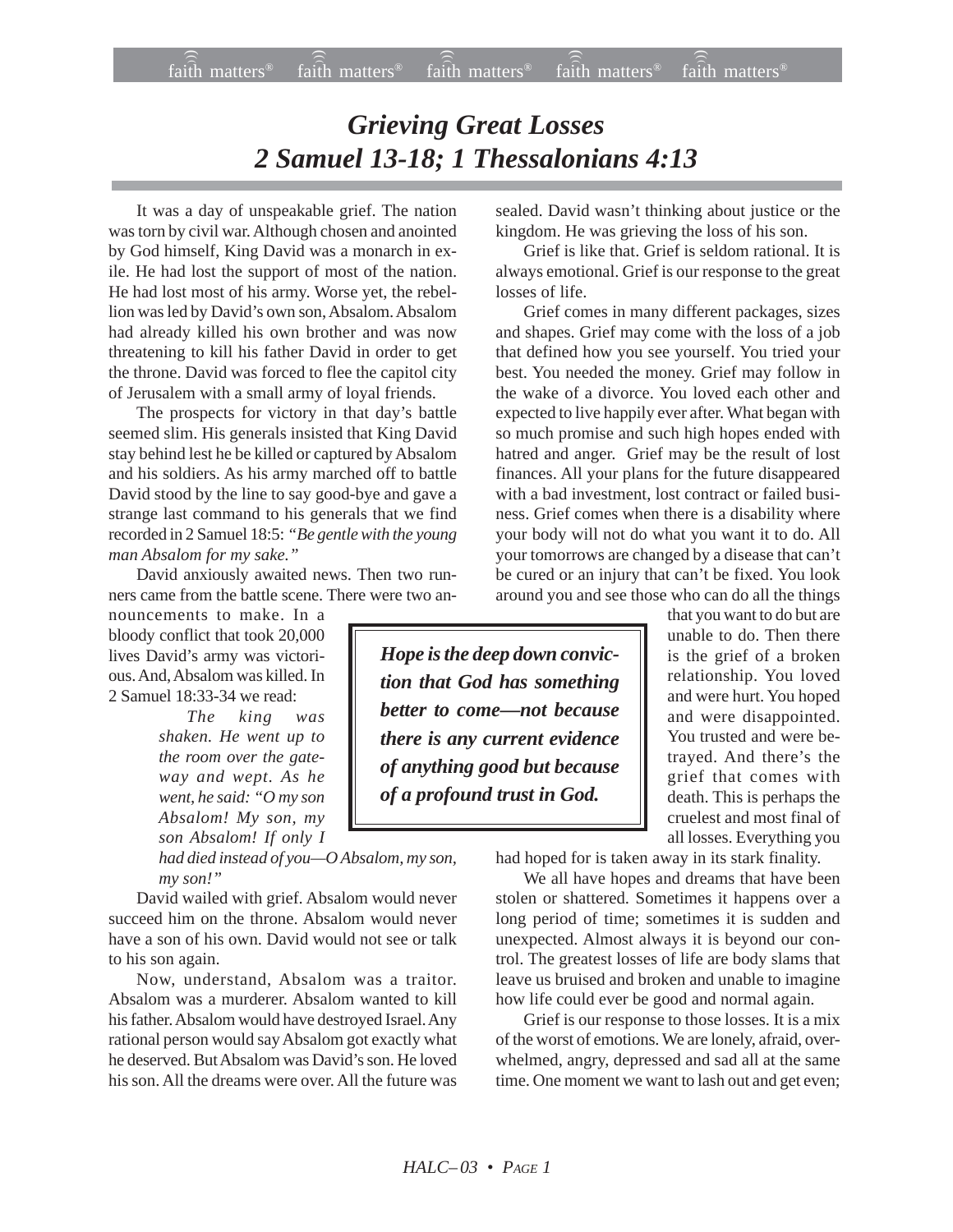the next moment we want to curl up and die. Grief often brings physical pain. Our bodies ache; our heartbeat changes; we experience shortness of breath, headaches and insomnia.

Grief can be unexpected and unpredictable. A psychologist once told me that just when you think you are finally recovering from your loss and getting over your grief it sneaks up on you from behind and slams you on the side of your head as if with a two-by-four. You can be driving down the highway listening to the radio and finally feeling okay when the color of a passing car, the tune on the radio or a random thought brings grief cascading back all over again.

I will not give you any specific stories of grief because we all have our own. It usually doesn't help to hear about someone else's pain. Sometimes it is even discouraging to be told about others whose circumstances are worse or others who handled their grief with seeming ease. We all have our losses. We all have our pain. Sooner or later we all experience grief.

Our culture has lots of advice for how to deal with grief. Some of it is helpful; some of it is not. We are told that there are stages through which many, but not all, travel: denial; anger; bargaining; depression; and finally acceptance. We are told that time heals all wounds, but some of us know better. We are encouraged to get another dog when the dog dies or another spouse after a divorce. "There are lots of fish in the sea," we're told. "Tough it out, be brave because nobody likes a crybaby!" We are told "that's life" and "you'll just have to go on." And there's some truth in what they say.

But as Christians we have a different kind of grief. I graduated from seminary when I was 24 years old and became the pastor of a church of about 200 in a small Colorado city of 18,000. One distinctive of the town was that it had more nursing home beds per capita than any other city in Colorado. I was often called upon by people I didn't even know and who were not part of the church family to officiate at funerals or pray at the bedside of those who were dying. But my early pastoral encounters with grief were by no means limited to the elderly. There were suicides, car crashes, farm accidents, diseases and a plane crash that took young lives.

Nothing in my life or training had prepared me to walk so often through so much suffering and grief. For the first time I saw a man die, not on television but in real life. For the first time I had to inform a family about a death. I was in over my head. I did the best I could. I learned a lot of lessons.

I learned that not everyone grieves alike. I saw some grieve out loud and others grieve in silence. I saw some heal quickly and others take a very long time. But there is one lesson that I learned that was profound and more pronounced than all the others. It was the difference in the way Christians and non-Christians grieve. Not in the number of tears or the extremes of emotion but in presence or absence of hope. I saw it even in some of the most immature of believers. It was an obvious distinction that those who are Christians grieved differently because they had hope. You could sense the power of God and the presence of the Holy Spirit in their grief. It was amazing to behold. St. Paul wrote about it in 1 Thessalonians 4:13 when he said, "*Brothers, we do not want you to . . . grieve like the rest of men, who have no hope."*

Paul's point is simple and significant. Christians grieve. Christians hurt. Christians are sad. Christians cry. But not like those who are not Christians. The difference is that Christians have hope.

Hope is an expectation of a better tomorrow. It is not a denial of loss. It is not the absence of grief. Hope is the deep down conviction that God has something better to come—not because there is any current evidence of anything good but because of a profound trust in God. Hope is about what God will do, not about the way circumstances are.

When Christians grieve we believe in God. We believe that God exists, that he knows about our loss and that he himself is acquainted with grief. Sometimes Christians are angry with God because of the losses we have experienced, but even anger is an acknowledgement of God's person, presence and power. When we grieve we still believe. We know that God is there for us no matter what happens.

When Christians grieve we have sufficient grace. The grace of God is his provision of whatever we need when we need it. For St. Paul his loss was a physical disability that plagued him throughout his adult life. He repeatedly pleaded with God to heal him and God said no. Finally, in 2 Corinthians 12:9 Paul recorded the words of Jesus as his own: "*My grace is sufficient for you, for my power is made perfect in weakness."* He discovered that God gave grace that fit his specific need.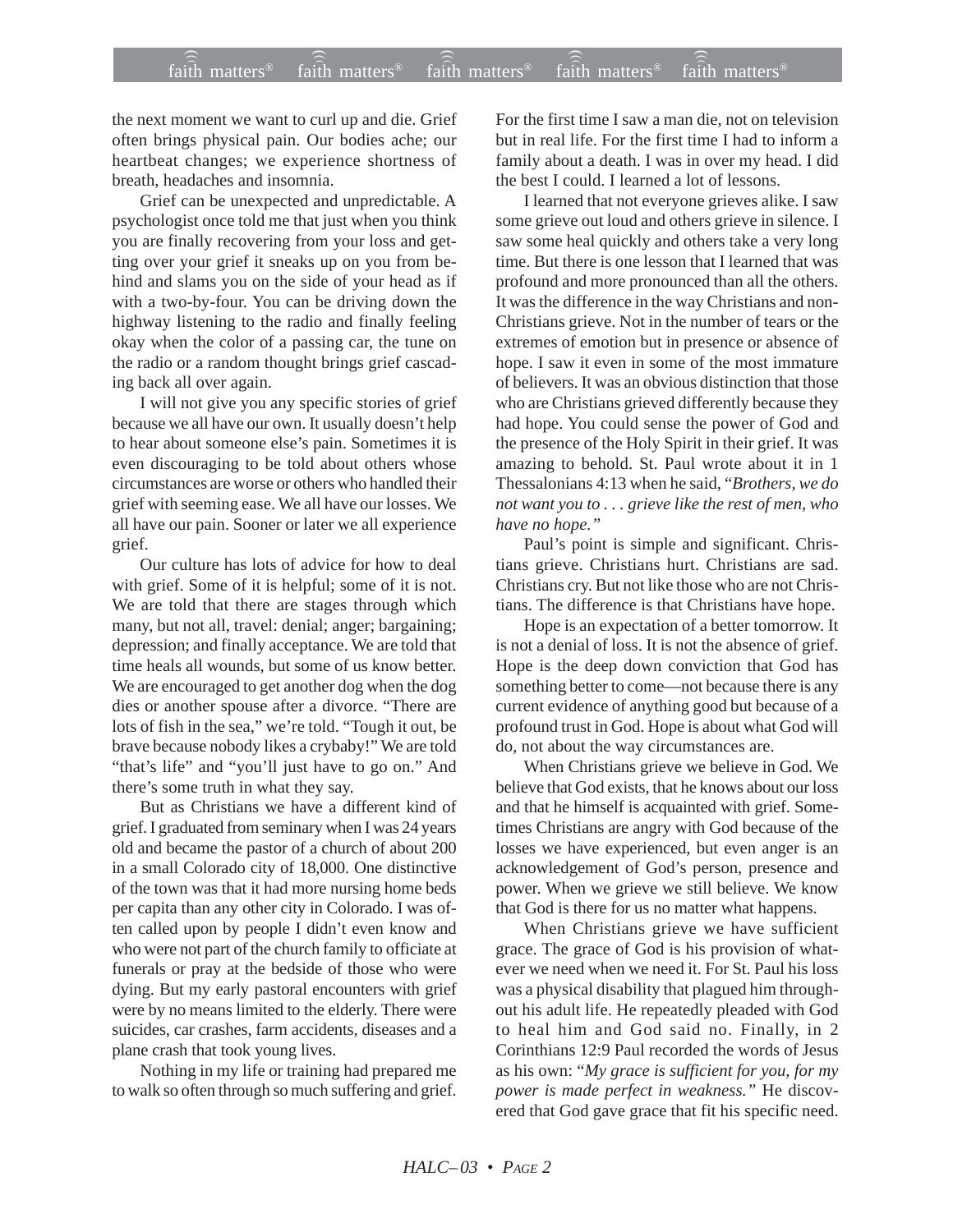When we fantasize about what can go wrong in life we often think we would crumble under the loss of a child or a career or the ability to walk or to see. But we must realize that God does not give his grace in advance. We can't store it up. However, God does give us grace that is sufficient when that time actually comes. As Christians we do grieve all the while knowing that God will be there to give us sufficient grace that we cannot imagine until we need it.

When Christians grieve we often hope for relief from the immediate pain of grief. We pray for the current problem to be fixed, for a cure for the disease, for restoration of the relationship, for a better grade or for a new job. And, to tell the truth,

God often comes through with stunning blessings. I have often had people tell me that God took the worst thing that ever happened to them and made it into the best thing in their lives. One man told me that the best thing that ever happened to him was to lose a job he loved because that job loss was a tool of God to start a business he never

would have attempted. However, grief does not always turn into happiness. When someone you love dies there are no replacements. When a dream is shattered there is not always a better dream around the corner.

As Christians we have an ultimate hope. It is an eternal hope for heaven and happiness that will last forever. I do not pretend that eternal hope heals the wounds of grief but it makes an indescribable difference. No matter how bad life gets we have the promise of Jesus Christ for a far better eternity. It may be ten years off or fifty years off but Revelation 21:4 tells us that heaven is coming where God *"will wipe every tear from their eyes. There will be no more death or mourning or crying or pain, for the old order of things has passed away."*

When Christians grieve we have the family of faith. We are never alone. Jesus gave us his church and other Christians to help us through—not the institution of the church but relationships. Christian friends are a gift from God when we are grieving. I have watched Christians go through grief that I don't have words to describe and I've seen other

Christians stand with them and help them better than the best of families.

Build Christians relationships before you need them. Sometimes we receive calls from people facing great losses and discover that there is no record of them ever connecting with Wooddale Church. They have never attended a class. They have never made friends. We do all we can to help but we sincerely wish they had become better connected to the family of faith before tragedy struck so that we could better minister to them when they need it the most. Christians never need to grieve alone. We have brothers and sisters in Christ who will share the grief with us.

So then, what's a Christian to do? How are we

*Even if you lose hope, even if you decide to quit, even when grief is winning, God will not quit. God will not give up on you. God will never let go.*

to act like Christians not only in the best of times but also in the worst of times?

Certainly, grieve your loss. Cry. Jesus did. We read in John 11 that Jesus wept at the tomb of his friend Lazarus. You don't have to bury the sad-

ness. You don't need to hide the anger. You don't need to cover the hurt and pretend to have Christian happiness. It's okay to grieve. In fact, it's good to grieve. Those who bury their grief risk creating a toxic waste site deep in their souls that will cause pain and pollution later in life. 2 Thessalonians 4:13 does not discourage or prohibit grief. Christians grieve but not like those who have no hope. We grieve but it's a different kind of grief.

Affirm your faith. Faith is for the best of times and the worst of times. In the midst of grief, declare that you believe in God. Actually tell God that you believe in him, that you trust Jesus for eternal life and that you trust Jesus for what you are going through. Even if it is difficult to do—in the middle of your grief—renew your faith and allegiance in Jesus Christ as your Savior and Lord. Don't let your grief distance you from Jesus at the time you need him most of all.

Accept help. Many of us want to withdraw when we are grieving. That's what I want to do. I prefer to grieve alone. It's hard enough for me to handle my own emotions without having to deal